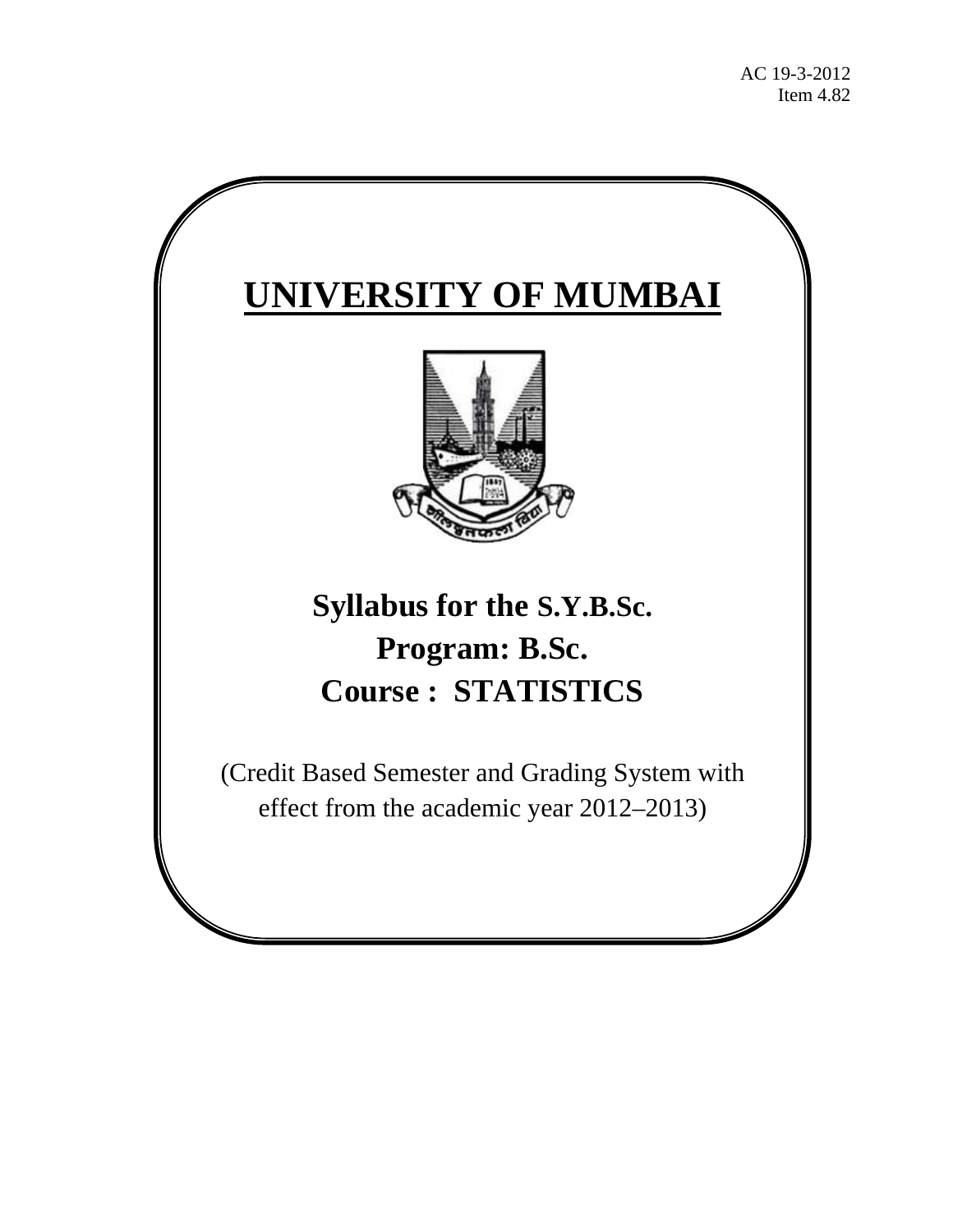# **S.Y.B.Sc STATISTICS Syllabus Credit Based and Grading System To be implemented from the Academic year 2012-2013 SEMESTER III**

| <b>Course Code</b> | <b>UNIT</b>  | <b>TOPICS</b>                                                     | <b>Credits</b>              | L / Week |
|--------------------|--------------|-------------------------------------------------------------------|-----------------------------|----------|
|                    |              | <b>Univariate Random Variables.</b><br>(Discrete and Continuous)  |                             |          |
| <b>USST301</b>     | $\mathbf{I}$ | <b>Standard Discrete Probability</b><br>Distributions.            | $\overline{2}$              |          |
|                    | III          | <b>Bivariate Probability</b><br>Distributions.                    |                             |          |
|                    |              | <b>Concepts of Sampling and</b><br><b>Simple Random Sampling.</b> |                             |          |
| <b>USST302</b>     | $\mathbf{I}$ | <b>Stratified Sampling.</b>                                       | $\mathbf{2}$                |          |
|                    | Ш            | <b>Ratio and Regression Estimation.</b>                           |                             |          |
|                    |              | <b>Linear Programming Problem.</b>                                |                             |          |
| <b>USST303</b>     | $\mathbf{I}$ | <b>Transportation Problem.</b>                                    | $\mathcal{D}_{\mathcal{L}}$ |          |
|                    | III          | <b>Assignment &amp; Sequencing</b><br>Problem.                    |                             |          |
| <b>USSTP3</b>      |              | Practicals based on all courses in theory                         | 3                           | 9        |

# **SEMESTER IV**

| <b>Course Code</b> | <b>UNIT</b>  | <b>TOPICS</b>                                                                                      | <b>Credits</b> | L / Week |
|--------------------|--------------|----------------------------------------------------------------------------------------------------|----------------|----------|
|                    |              | <b>Standard Continuous</b><br><b>Probability Distributions.</b>                                    |                |          |
| <b>USST401</b>     | $\mathbf{I}$ | <b>Normal Distribution.</b>                                                                        | $\overline{2}$ |          |
|                    | III          | <b>Exact Sampling Distributions.</b>                                                               |                |          |
|                    | I            | <b>Analysis of Variance.</b>                                                                       |                |          |
| <b>USST402</b>     | $\mathbf{I}$ | <b>Design Of Experiments,</b><br><b>Completely Randomized design</b><br>& Randomized Block Design. | $\overline{2}$ |          |
|                    | III          | Latin Square Design & Factorial<br><b>Experiments.</b>                                             |                |          |
|                    | T            | <b>CPM</b> and <b>PERT</b> .                                                                       |                |          |
| <b>USST403</b>     | $\mathbf{I}$ | Control charts.                                                                                    | $\overline{2}$ |          |
|                    | III          | <b>Lot Acceptance Sampling Plans</b><br><b>By Attributes.</b>                                      |                |          |
| <b>USSTP4</b>      |              | Practicals based on all courses in theory                                                          | 3              | 9        |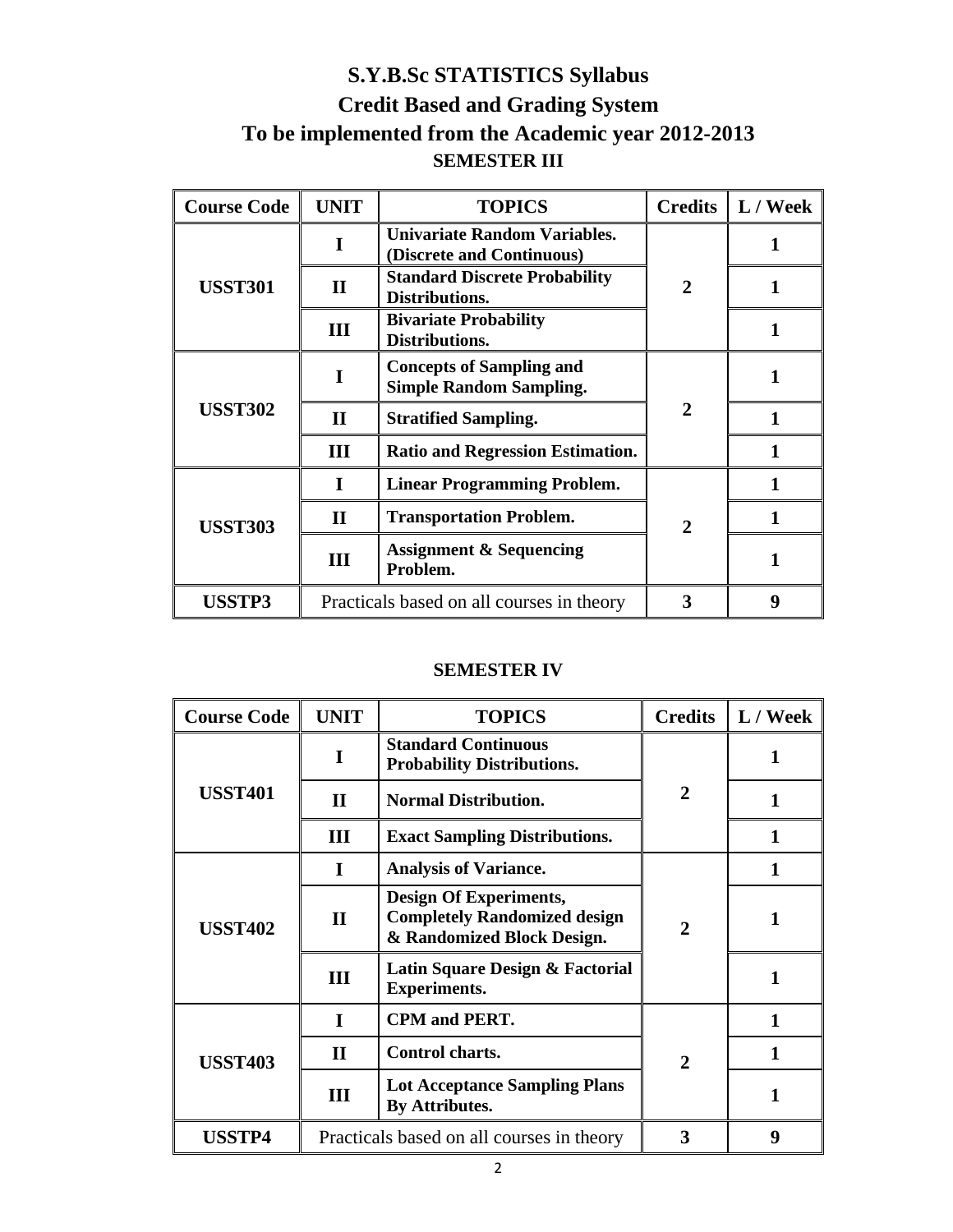| <b>Course Code</b>                                                                                                                                                                                                                                                                                                                                                                                                                                                                                                                                                                                                                              | Title                     | Credits                    |
|-------------------------------------------------------------------------------------------------------------------------------------------------------------------------------------------------------------------------------------------------------------------------------------------------------------------------------------------------------------------------------------------------------------------------------------------------------------------------------------------------------------------------------------------------------------------------------------------------------------------------------------------------|---------------------------|----------------------------|
| <b>USST301</b>                                                                                                                                                                                                                                                                                                                                                                                                                                                                                                                                                                                                                                  | PROBABILITY DISTRIBUTIONS | 2 Credits<br>(45 lectures) |
| Unit I: Univariate Random Variables (Discrete and Continuous):<br>Moment Generating Function, Cumulant generating Function-Their important<br>properties. Relationship between moments and cumulants and their uses.<br>Characteristic Function- Its properties (without proof).<br>Transformation of random Variable                                                                                                                                                                                                                                                                                                                           |                           | <b>15 Lectures</b>         |
| Unit II :Standard Discrete Probability Distributions:<br>Uniform, Bernoulli, Binomial, Poisson, Geometric, Negative Binomial &<br>Hypergeometric distributions.<br>The following aspects of the above distributions (wherever applicable) to be<br>discussed:<br>Mean, Mode and Standard deviation. Moment Generating Function, Cumulant<br>Generating Function, Additive property, Recurrence relation for central<br>Moments, Skewness and Kurtosis (without proof), Limiting distribution.<br>Fitting of Distribution.<br>Truncated Binomial and Truncated Poisson Distribution:<br>Suitable illustrations, probability mass function, mean. |                           | <b>15 Lectures</b>         |
| Unit III : Bivariate Probability Distributions:<br>Joint Probability mass function for Discrete random variables, Joint Probability<br>density function for continuous random variables. Their properties. Marginal<br>and conditional Distributions. Independence of Random Variables. Conditional<br>Expectation & Variance. Regression Function. Coefficient of Correlation.<br>Transformation of Random Variables and Jacobian of transformation with<br>illustrations.                                                                                                                                                                     |                           | <b>15 Lectures</b>         |

#### **REFERENCES:**

- 1.Introduction to the theory of statistics: A. M. Mood, F.A. Graybill, D. C. Boyes, Third Edition; McGraw-Hill Book Company.
- 2.Introduction to Mathematical Statistics: R.V.Hogg, A.T. Craig; Fourth Edition; Collier McMillan Publishers.
- 3.Probability and Statistical Inference: R.V.Hogg, E. A.Tannis, Third Edition; Collier McMillan Publishers.
- 4.John E. Freund's Mathematical Statistics: I. Miller, M. Miller; Sixth Edition; Pearson Education Inc.
- 5.Introduction to Mathematical Statistics: P.G. Hoel; Fourth Edition; John Wiley & Sons Inc.
- 6.Fundamentals of Mathematical Statistics: S.C. Gupta, V.K. Kapoor; Eighth Edition; Sultan Chand & Sons.
- 7.Mathematical Statistics: J.N. Kapur, H.C. Saxena; Fifteenth Edition; S. Chand & Company Ltd.
- 8.Statistical Methods: An Introductory Text: J. Medhi; Second edition; Wiley Eastern Ltd.
- 9.An Outline of Statistical Theory Vol. 1: A.M. Goon, M.K. Gupta, B. DasGupta; Third Edition; The World Press Pvt. Ltd.

3

- 10. Statistical Methods Using R Software :V. R. Pawagi and Saroj A. Ranade ;Nirali Publications.
- 11. Statistics Using R**.** S. G. Purohit, S. D. Gore, and S. R. Deshmukh. Narosa Publishing House.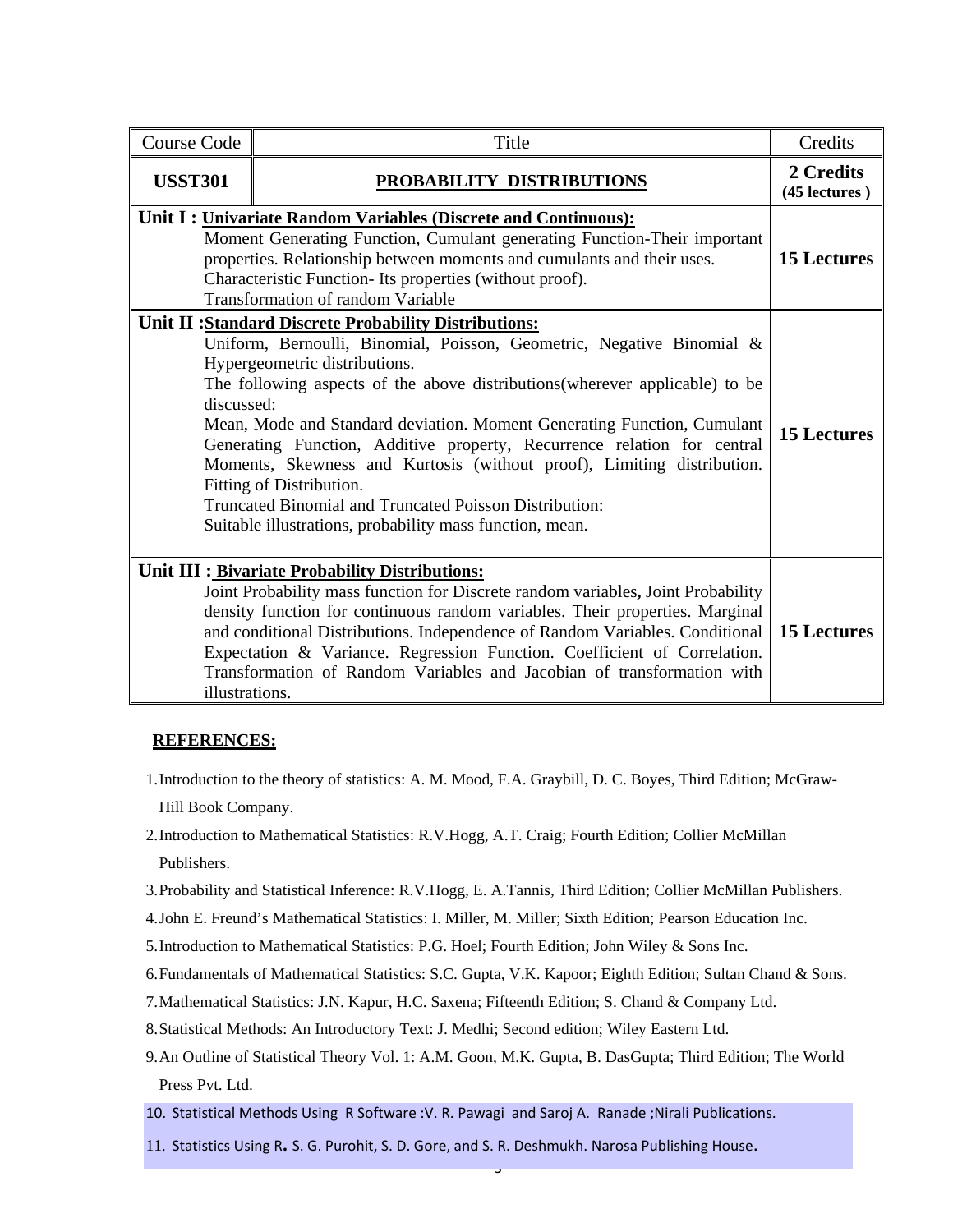| <b>Course Code</b>             | Title                                                                                                                                                                                                                                                                                                                                                                                                                                                                                                                                                                                                                                                                                                                                                                                                                                                                                                                                                                                                                                             | Credits            |
|--------------------------------|---------------------------------------------------------------------------------------------------------------------------------------------------------------------------------------------------------------------------------------------------------------------------------------------------------------------------------------------------------------------------------------------------------------------------------------------------------------------------------------------------------------------------------------------------------------------------------------------------------------------------------------------------------------------------------------------------------------------------------------------------------------------------------------------------------------------------------------------------------------------------------------------------------------------------------------------------------------------------------------------------------------------------------------------------|--------------------|
| <b>USST302</b>                 | <b>THEORY OF SAMPLING</b>                                                                                                                                                                                                                                                                                                                                                                                                                                                                                                                                                                                                                                                                                                                                                                                                                                                                                                                                                                                                                         |                    |
| Unit I : Concepts:             | Population, Population unit, Sample, Sample unit, Parameter, Statistic,<br>Estimator, Bias, Unbiasedness, Mean square error & Standard error.<br>Census survey, Sample Survey. Steps in conducting a sample survey with<br>examples on designing appropriate Questionnaire. Concepts of Sampling and<br>Non-sampling errors. NSSO, CSO and their functions.<br>Concepts and methods of Probability and Non Probability sampling.<br><b>Simple Random Sampling: (SRS).</b><br>Definition, Sampling with & without replacement (WR/WOR).<br>Lottery method $&$ use of Random numbers to select Simple random sample.<br>Estimation of population mean $\&$ total. Expectation $\&$ Variance of the<br>estimators, Unbiased estimator of variance of these estimators. (WR/WOR).<br>Estimation of population proportion. Expectation & Variance of the estimators,<br>Unbiased estimator of variance of these estimators. (WR/WOR).<br>Estimation of Sample size based on a desired accuracy in case of SRS for<br>variables & attributes. (WR/WOR). | <b>15 Lectures</b> |
| Unit II : Stratified Sampling: | Need for Stratification of population with suitable examples. Definition of<br>Stratified Sample. Advantages of stratified Sampling.<br><b>Stratified Random Sampling:</b><br>Estimation of population mean & total in case of Stratified Random Sampling<br>(WOR within each strata). Expectation & Variance of the unbiased<br>estimators, Unbiased estimators of variances of these estimators.<br>Proportional allocation, Optimum allocation with and without varying costs.<br>Comparison of Simple Random Sampling, Stratified Random Sampling using<br>Proportional allocation & Neyman allocation.                                                                                                                                                                                                                                                                                                                                                                                                                                       | <b>15 Lectures</b> |
|                                | Unit III : a. Ratio & Regression Estimation assuming SRSWOR:<br>Ratio Estimators for population Ratio, Mean & Total. Expectation & MSE of<br>the Estimators. Estimators of MSE. Uses of Ratio Estimator.<br>Regression Estimators for population Mean & Total. Expectation & Variance<br>of the Estimators assuming known value of regression coefficient 'b'. 15 Lectures<br>Estimation of 'b'. Resulting variance of the estimators. Uses of regression<br>Estimator. Comparison of Ratio, Regression & mean per Unit estimators.<br><b>b.</b> Introduction to Systematic sampling, Cluster sampling & Two Stage<br>sampling with suitable illustrations.                                                                                                                                                                                                                                                                                                                                                                                       |                    |
| 1.<br>2.<br>3.<br>4.           | <b>REFERENCES:</b><br>Sampling Techniques: W.G. Cochran; 3 <sup>rd</sup> Edition; Wiley(1978)<br>Sampling Theory and methods: M.N. Murthy; Statistical Publishing Society. (1967)<br>Sampling Theory: Des Raj; McGraw Hill Series in Probability and Statistics. (1968).<br>Sampling Theory of Surveys with Applications: P.V. Sukhatme and B.V. Sukhatme; 3 <sup>rd</sup><br>Edition; Iowa State University Press (1984).                                                                                                                                                                                                                                                                                                                                                                                                                                                                                                                                                                                                                        |                    |

- 5. Fundamentals of Applied Statistics: S. C. Gupta and V.K. Kapoor; 3<sup>rd</sup> Edition; Sultan Chand and Sons (2001).
- 6. Theory and Analysis of Sample Survey Designs: Daroga Singh, F.S.Chaudhary, Wiley Eastern Ltd. (1986).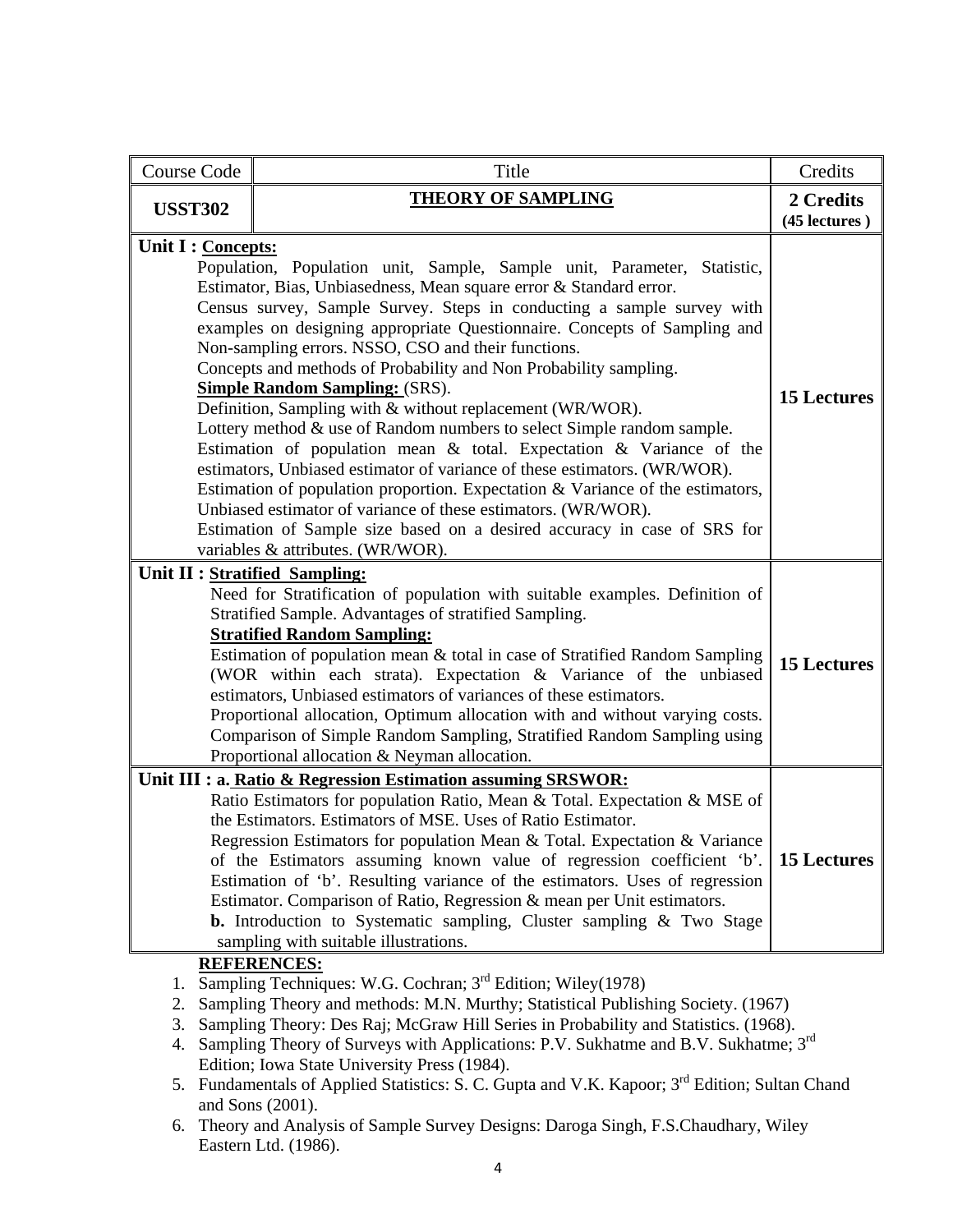- 7. Sampling Theory and Methods: S. Sampath, Second Edition (2005),Narosa.
- 8. Theory and Methods of Survey Sampling: Parimal Mukhopadhyay, (1998), Prentice Hall Of India Pvt. Ltd.

| <b>Course Code</b>                                                                                                                                                                                                                                                                                                                                                                                                                                                                     | Title                      | Credits            |
|----------------------------------------------------------------------------------------------------------------------------------------------------------------------------------------------------------------------------------------------------------------------------------------------------------------------------------------------------------------------------------------------------------------------------------------------------------------------------------------|----------------------------|--------------------|
| <b>USST303</b>                                                                                                                                                                                                                                                                                                                                                                                                                                                                         | <b>OPERATIONS RESEARCH</b> |                    |
| Unit I : Linear Programming Problem (L.P.P.) :<br>Mathematical Formulation: Maximization & Minimization. Concepts of<br>Solution, Feasible Solution, Basic Feasible Solution, Optimal solution.<br>Graphical Solution for problems with two variables. Simplex method of<br>solving problems with two or more variables. Big M method. Concept of<br>Duality. Its use in solving L.P.P. Relationship between optimum solutions to<br>Primal and Dual. Economic interpretation of Dual. |                            | <b>15 Lectures</b> |
| Unit II: Transportation Problem:<br>Concept, Mathematical Formulation.<br>Concepts of Solution, Feasible Solution. Initial Basic Feasible Solution by<br>North-West Corner Rule, Matrix Minima Method, Vogel's Approximation<br>Method. Optimal Solution by MODI Method. Optimality test, Improvement   <br>procedure.<br>Variants in Transportation Problem: Unbalanced, Maximization type.                                                                                           |                            | <b>15 Lectures</b> |
| Unit III : Assignment Problem:<br>Concept. Mathematical Formulation<br>Solution by: Complete Enumeration Method and Hungarian method.<br>Variants in Assignment Problem: Unbalanced, Maximization type.<br><b>Travelling Salesman Problem</b><br>Sequencing:<br>Processing n Jobs through 2 and 3 Machines $\&$ 2 Jobs through m Machines.                                                                                                                                             |                            | <b>15 Lectures</b> |

#### **REFERENCES**

- 1. Operations Research: Kantiswaroop and Manmohan Gupta. 4<sup>th</sup> Edition; S Chand & Sons.
- 2. Schaum Series book in O.R. Richard Broson. 2<sup>nd</sup> edition Tata Mcgraw Hill Publishing Company Ltd.
- 3. Operations Research: Methods and Problems: Maurice Sasieni, Arthur Yaspan and Lawrence Friedman, (1959), John Wiley  $&$  Sons.
- 4. Mathematical Models in Operations Research : J K Sharma, (1989), Tata McGraw Hill Publishing Company Ltd.
- 5. Principles of Operations Research with Applications to Management Decisions: Harvey M. Wagner, 2<sup>nd</sup> Edition, Prentice Hall of India Ltd.
- 6. Operations Research: S.D.Sharma.11<sup>th</sup> edition, Kedar Nath Ram Nath & Company.
- 7. Operations Research: H. A.Taha.6<sup>th</sup> edition, Prentice Hall of India.
- 8. Quantitative Techniques For Managerial Decisions: J.K.Sharma , (2001), MacMillan India Ltd.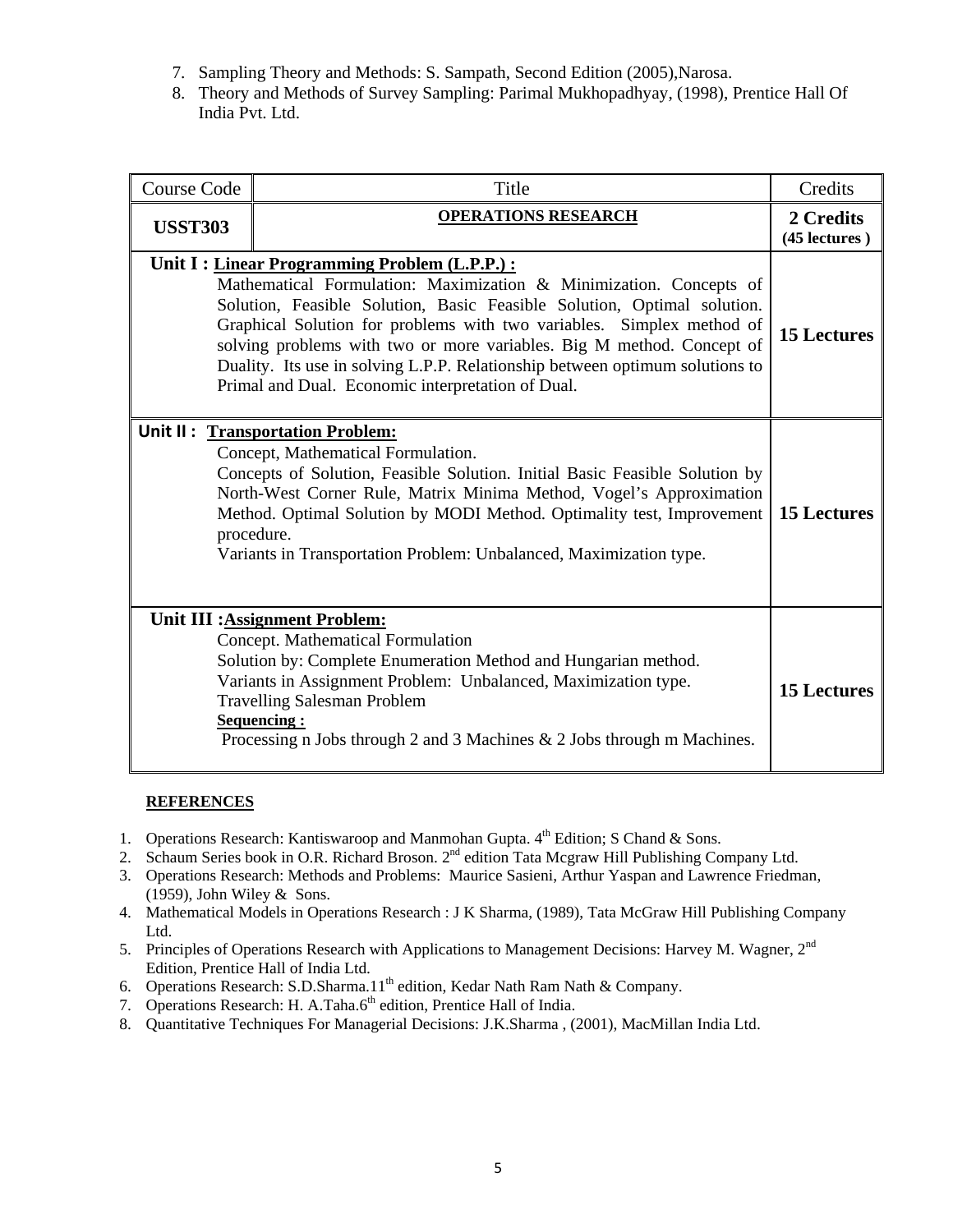# **DISTRIBUTION OF TOPICS FOR PRACTICALS**

## **SEMESTER-III**

# **COURSE CODE USSTP3**

| Sr.<br>No.     | <b>Semester III .Course USSTP3(A)</b>                                                                                              |
|----------------|------------------------------------------------------------------------------------------------------------------------------------|
| 1              | Moment Generating Function, Moments.                                                                                               |
| 2              | Cumulant generating Function, Cumulants, Characteristic function.                                                                  |
| 3              | <b>Standard Discrete Distributions.</b>                                                                                            |
| $\overline{4}$ | Fitting Standard Discrete Distributions.                                                                                           |
| 5              | Bivariate Probability Distributions, Marginal & Conditional distributions, Conditional<br>Mean, Conditional Variance, Correlation. |
| 6              | Transformation of discrete & continuous random variables.                                                                          |
| 7              | Applications of R.                                                                                                                 |

| Sr. No | <b>Semester III .Course USSTP3(B)</b>                |
|--------|------------------------------------------------------|
| 1      | Designing of Questionnaire.                          |
| 2      | Simple Random Sampling for Variables.                |
| 3      | Simple Random Sampling for Attributes.               |
| 4      | Estimation of Sample Size in Simple Random Sampling. |
| 5      | <b>Stratified Random Sampling.</b>                   |
| 6      | Ratio Estimation.                                    |
| 7      | Regression Estimation.                               |

| Sr. No | Semester III .Course USSTP3(C)               |
|--------|----------------------------------------------|
|        | Formulation and Graphical Solution of L.P.P. |
| 2      | Simplex Method.                              |
| 3      | Duality.                                     |
|        | Transportation.                              |
| 5      | Assignment.                                  |
| 6      | Sequencing.                                  |
|        | Problems solving using TORA.                 |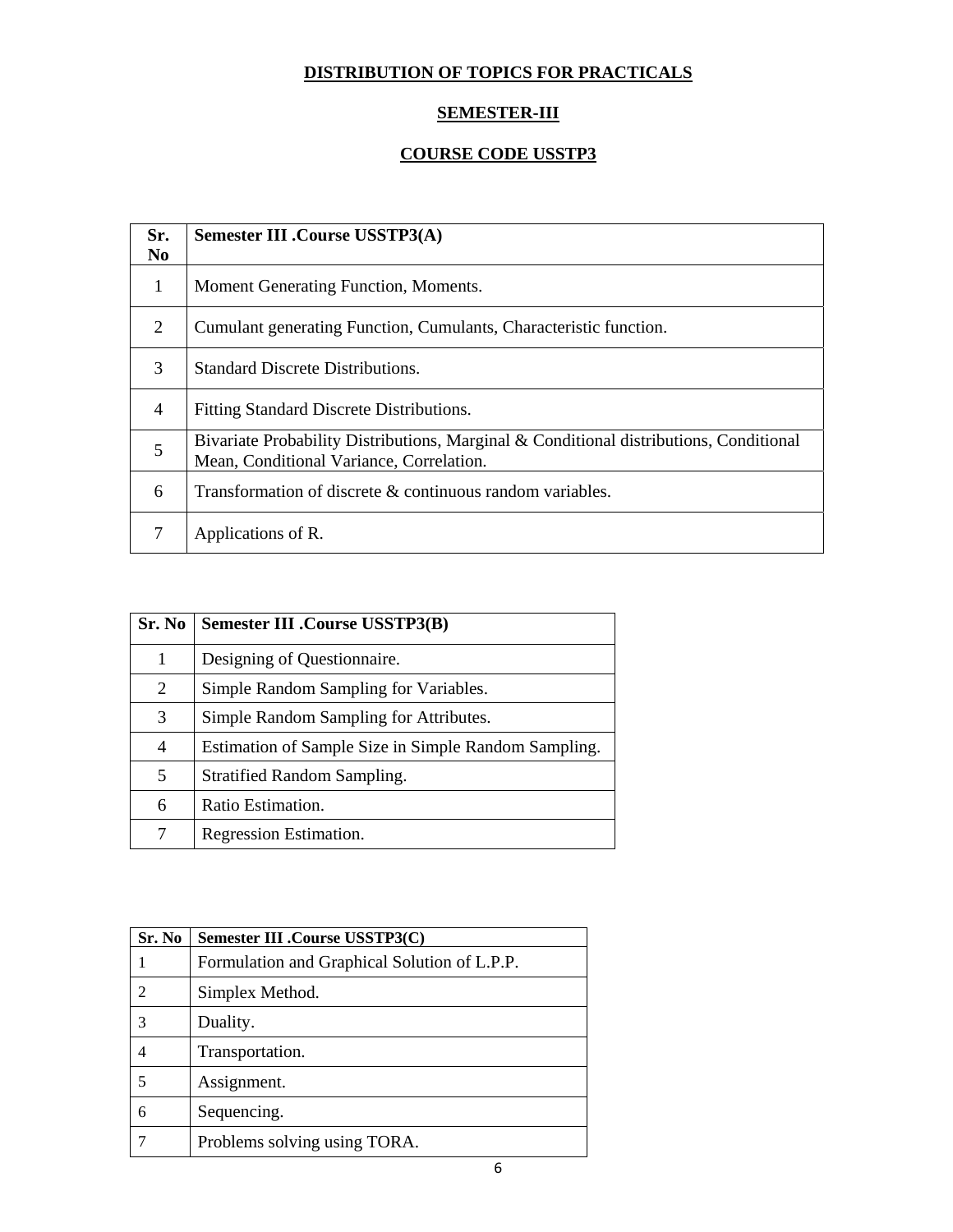| <b>Course Code</b>             | Title                                                                                                                                                                                                                                                                                                                                                                                                                                                                                                                                                                                                                                                                                                                                                                                                                                                                                                                                                                                                                                                                                                                                                                                                                                                                                                                                                                                                                                                                                                                                                                                                                                                                                                                                                                                                                                                  |                            |
|--------------------------------|--------------------------------------------------------------------------------------------------------------------------------------------------------------------------------------------------------------------------------------------------------------------------------------------------------------------------------------------------------------------------------------------------------------------------------------------------------------------------------------------------------------------------------------------------------------------------------------------------------------------------------------------------------------------------------------------------------------------------------------------------------------------------------------------------------------------------------------------------------------------------------------------------------------------------------------------------------------------------------------------------------------------------------------------------------------------------------------------------------------------------------------------------------------------------------------------------------------------------------------------------------------------------------------------------------------------------------------------------------------------------------------------------------------------------------------------------------------------------------------------------------------------------------------------------------------------------------------------------------------------------------------------------------------------------------------------------------------------------------------------------------------------------------------------------------------------------------------------------------|----------------------------|
| <b>USST401</b>                 | PROBABILITY AND SAMPLING DISTRIBUTIONS                                                                                                                                                                                                                                                                                                                                                                                                                                                                                                                                                                                                                                                                                                                                                                                                                                                                                                                                                                                                                                                                                                                                                                                                                                                                                                                                                                                                                                                                                                                                                                                                                                                                                                                                                                                                                 | 2 Credits<br>(45 lectures) |
| discussed:                     | Unit I : Standard Continuous Probability Distributions:<br>Rectangular, Triangular, Exponential, Cauchy (with Single & Double parameter),<br>Gamma (with Single & Double parameter), Beta (Type I & Type II).<br>The following aspects of the above distributions (wherever applicable) to be<br>Mean, Median, Mode & Standard deviation. Moment Generating Function, Additive<br>property, Cumulant Generating Function. Skewness and Kurtosis (without proof).<br>Fitting of Distribution. Interrelation between the distributions.                                                                                                                                                                                                                                                                                                                                                                                                                                                                                                                                                                                                                                                                                                                                                                                                                                                                                                                                                                                                                                                                                                                                                                                                                                                                                                                  | <b>15 Lectures</b>         |
| Unit II : Normal Distribution: | Mean, Median, Mode, Standard deviation, Moment Generating function, Cumulant<br>Generating function, Moments & Cumulants (up to fourth order). Recurrence relation<br>for central moments, skewness & kurtosis, Mean absolute deviation. Distribution of<br>linear function of independent Normal variables. Fitting of Normal Distribution.<br>Central Limit theorem for i.i.d. random variables.<br>Log Normal Distribution: Derivation of mean & variance.                                                                                                                                                                                                                                                                                                                                                                                                                                                                                                                                                                                                                                                                                                                                                                                                                                                                                                                                                                                                                                                                                                                                                                                                                                                                                                                                                                                          | <b>15 Lectures</b>         |
|                                | Unit III: Exact Sampling Distributions:<br>Chi-Square Distribution: Concept of degrees of freedom. Mean, Median, Mode &<br>Standard deviation. Moment generating function, Cumulant generating function.<br>Additive property, Distribution of the sum of squares of independent Standard<br>Normal variables. Sampling distributions of sample mean and sample variance and<br>their independence for a sample drawn from Normal distribution (without proof).<br>Applications of Chi-Square: Confidence interval for the variance of a Normal<br>population, Test of significance for specified value of variance of a Normal<br>population. Test for goodness of fit, Test for independence of attributes. Yates'<br>correction.<br>t-distribution: Mean, Median, Mode & Standard deviation. Distribution of ratio of<br>a Standard Normal variable to the square root of an independent Chi-square divided<br>by its degrees of freedom. Asymptotic properties. Student's t.<br><b>Applications of t:</b> Confidence interval for: Mean of Normal population, difference<br>between means of two independent Normal populations having the same variance.<br>Test of significance of: mean of a Normal population, difference in means of two<br>Normal populations (based on: (i) independent samples with equal variances.<br>(ii) dependent samples).<br><b>F-distribution:</b> Mean, Mode & Standard deviation. Distribution of : Reciprocal of<br>an F variate, Ratio of two independent Chi-squares divided by their respective<br>degrees of freedom. Interrelationship of F with:<br>t-distribution, Chi-square<br>distribution & Normal distribution.<br>Applications of F: Confidence interval for ratio of variances of two independent<br>Normal populations. Test for equality of variances of two independent Normal<br>populations. | <b>15 Lectures</b>         |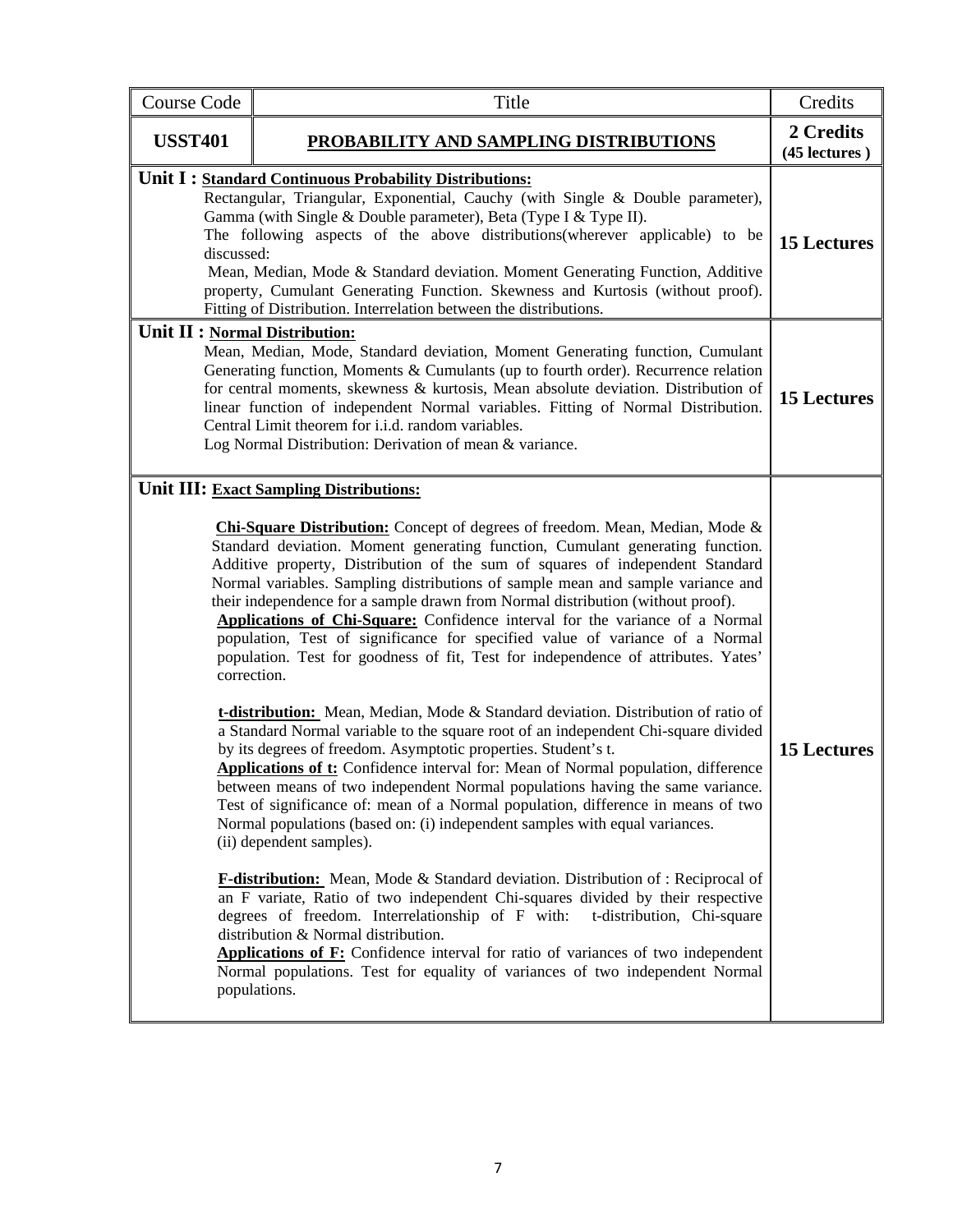#### **REFERENCES:**

- 1. Introduction to the theory of statistics: A M Mood, F.A. Graybill, D C Boyes; Third Edition; McGraw-Hill Book Company.
- 2. Introduction to Mathematical Statistics: R.V.Hogg, A.T. Craig; Fourth Edition; Collier McMillan Publishers.
- 3. Probability and Statistical Inference: R.V.Hogg, E. A.Tannis, Third Edition; Collier McMillan Publishers.
- 4. John E. Freund's Mathematical Statistics: I. Miller, M. Miller; Sixth Edition; Pearson Education Inc.
- 5. Introduction to Mathematical Statistics: P.G. Hoel; Fourth Edition; John Wiley & Sons Inc.
- 6. Fundamentals of Mathematical Statistics: S.C. Gupta, V.K. Kapoor; Eighth Edition; Sultan Chand & Sons.
- 7. Mathematical Statistics: J.N. Kapur, H.C. Saxena; Fifteenth Edition; S. Chand & Company Ltd.
- 8. Statistical Methods- An Introductory Text: J. Medhi; Second edition; Wiley Eastern Ltd.
- 9. An Outline of Statistical Theory Vol. 1: A.M. Goon, M.K. Gupta, B. DasGupta; Third Edition; The World Press Pvt. Ltd.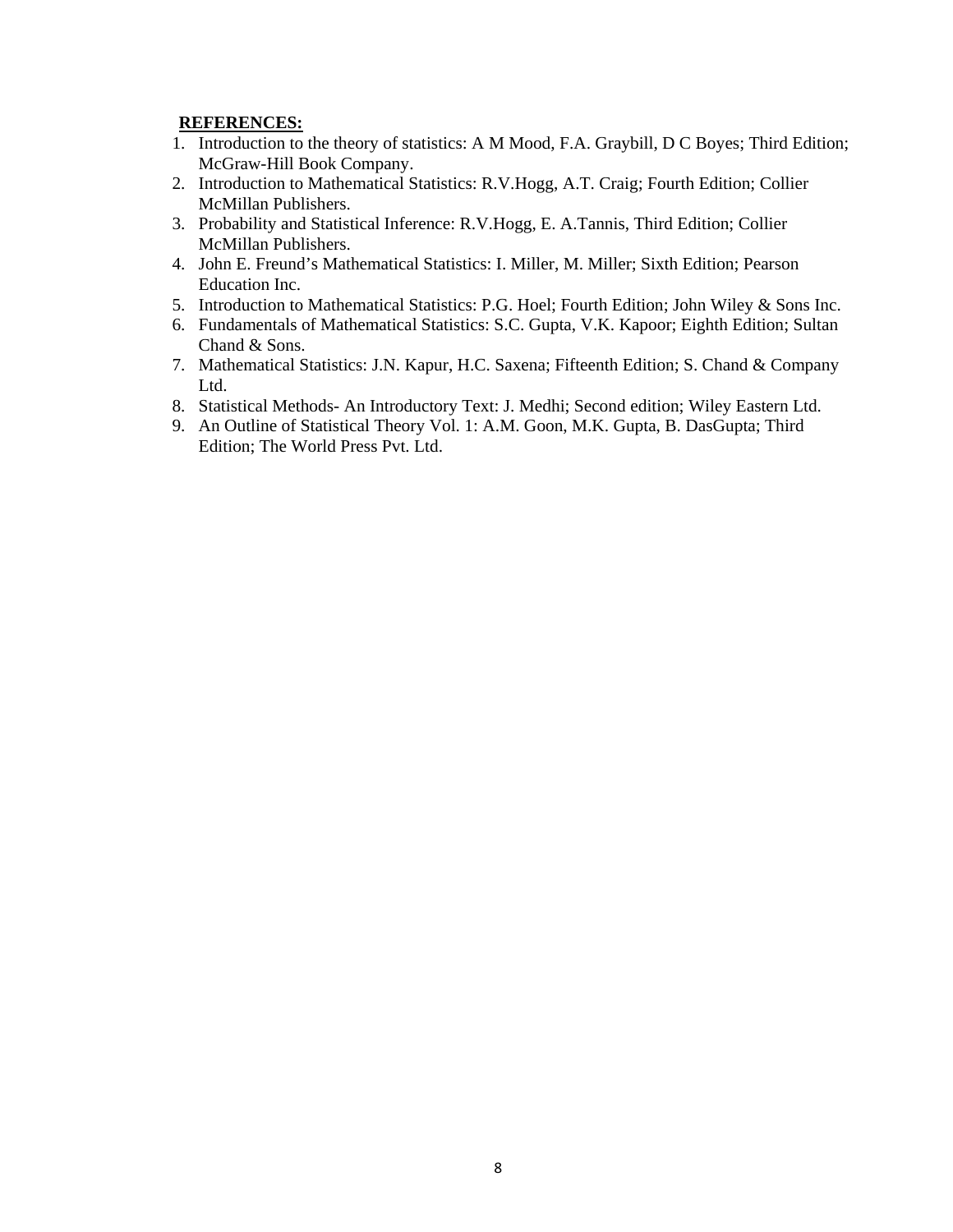| <b>Course Code</b>                                                                                                                                                                                                                                                                                                                                                                                                                                                                                                                                                                                                                                                                                                                                                                                                                   | Title                                                                                                                                                                                                                                                                                                                                                                                                                                                                                                                                                                                                                                                                                          | Credits                    |
|--------------------------------------------------------------------------------------------------------------------------------------------------------------------------------------------------------------------------------------------------------------------------------------------------------------------------------------------------------------------------------------------------------------------------------------------------------------------------------------------------------------------------------------------------------------------------------------------------------------------------------------------------------------------------------------------------------------------------------------------------------------------------------------------------------------------------------------|------------------------------------------------------------------------------------------------------------------------------------------------------------------------------------------------------------------------------------------------------------------------------------------------------------------------------------------------------------------------------------------------------------------------------------------------------------------------------------------------------------------------------------------------------------------------------------------------------------------------------------------------------------------------------------------------|----------------------------|
| <b>USST402</b>                                                                                                                                                                                                                                                                                                                                                                                                                                                                                                                                                                                                                                                                                                                                                                                                                       | <b>ANALYSIS OF VARIANCE &amp; DESIGN OF EXPERIMENTS</b>                                                                                                                                                                                                                                                                                                                                                                                                                                                                                                                                                                                                                                        | 2 Credits<br>(45 lectures) |
| Unit I : Analysis of Variance:<br>Introduction, Uses, Cochran's Theorem (Statement only).<br>One way classification with equal & unequal observations per class, Two way<br>classification with one observation per cell.<br>Mathematical Model, Assumptions, Expectation of various sums of squares,<br>F- test, Analysis of variance table.<br>Least square estimators of the parameters, Variance of the estimators,<br>Estimation of treatment contrasts, Standard Error and Confidence limits for<br>elementary treatment contrasts.                                                                                                                                                                                                                                                                                            |                                                                                                                                                                                                                                                                                                                                                                                                                                                                                                                                                                                                                                                                                                | <b>15 Lectures</b>         |
| Unit II : Design Of Experiments:<br>Concepts of Experiments, Experimental unit, Treatment, Yield, Block,<br>Replicate, Experimental Error, Precision. Principles of Design of Experiments:<br>Replication, Randomization & Local Control.<br>Efficiency of design D1 with respect to design D2.<br>Choice of size, shape of plots $\&$ blocks in agricultural $\&$ non agricultural<br>experiments.<br>Completely Randomized Design (CRD) & Randomized Block Design<br>$(RBD)$ :<br>Mathematical Model, Assumptions, Expectation of various sums of squares,<br>F-test, Analysis of variance table.<br>Least square estimators of the parameters, Variance of the estimators,<br>Estimation of treatment contrasts, Standard error and Confidence limits for<br>elementary treatment contrasts. Efficiency of RBD relative to a CRD. |                                                                                                                                                                                                                                                                                                                                                                                                                                                                                                                                                                                                                                                                                                | <b>15 Lectures</b>         |
| Unit III :                                                                                                                                                                                                                                                                                                                                                                                                                                                                                                                                                                                                                                                                                                                                                                                                                           | <b>Latin Square Design (LSD):</b><br>Mathematical Model, Assumptions, Expectation of various sums of squares,<br>F-test, Analysis of variance table. Least square estimators of the parameters,<br>Variance of the estimators, Estimation of treatment contrasts, Standard error<br>and Confidence limits for elementary treatment contrasts. Efficiency of the<br>design relative to RBD, CRD. Missing plot technique for one missing<br>observation in case of CRD, RBD & LSD.<br><b>Factorial Experiments:</b><br>Definition, Purpose & Advantages. $2^2$ , $2^3$ Experiments. Calculation of Main &<br>interaction Effects. Yates' method. Analysis of $2^2 \& 2^3$ factorial Experiments. | 15 Lectures                |

### **REFERENCES**

- 1. Experimental Designs: W.G. Cochran and G.M.Cox; Second Edition;John Wiley and Sons.
- 2. The Design and Analysis of Experiments: Oscar Kempthorne, John Wiley and Sons.
- 3. Design and Analysis of Experiments: Douglas C Montgomery;  $6<sup>th</sup>$  Edition; John Wiley & Sons.
- 4. Design and Analysis of Experiments: M.N.Das and N.C.Giri, 2<sup>nd</sup> Edition; New Age International (P) Limited;1986.
- 5. Experimental Design, Theory and Application: Walter T Federer; Oxford & IBH Publishing Co. Pvt. Ltd.
- 6. Fundamentals of Applied Statistics: S.C.Gupta and V.K.Kapoor; 3rd Edition; Sultan Chand and Sons (2001).
- 7. Statistical Principles in Experimental Design: B.J. Winer, McGraw Hill Book Company.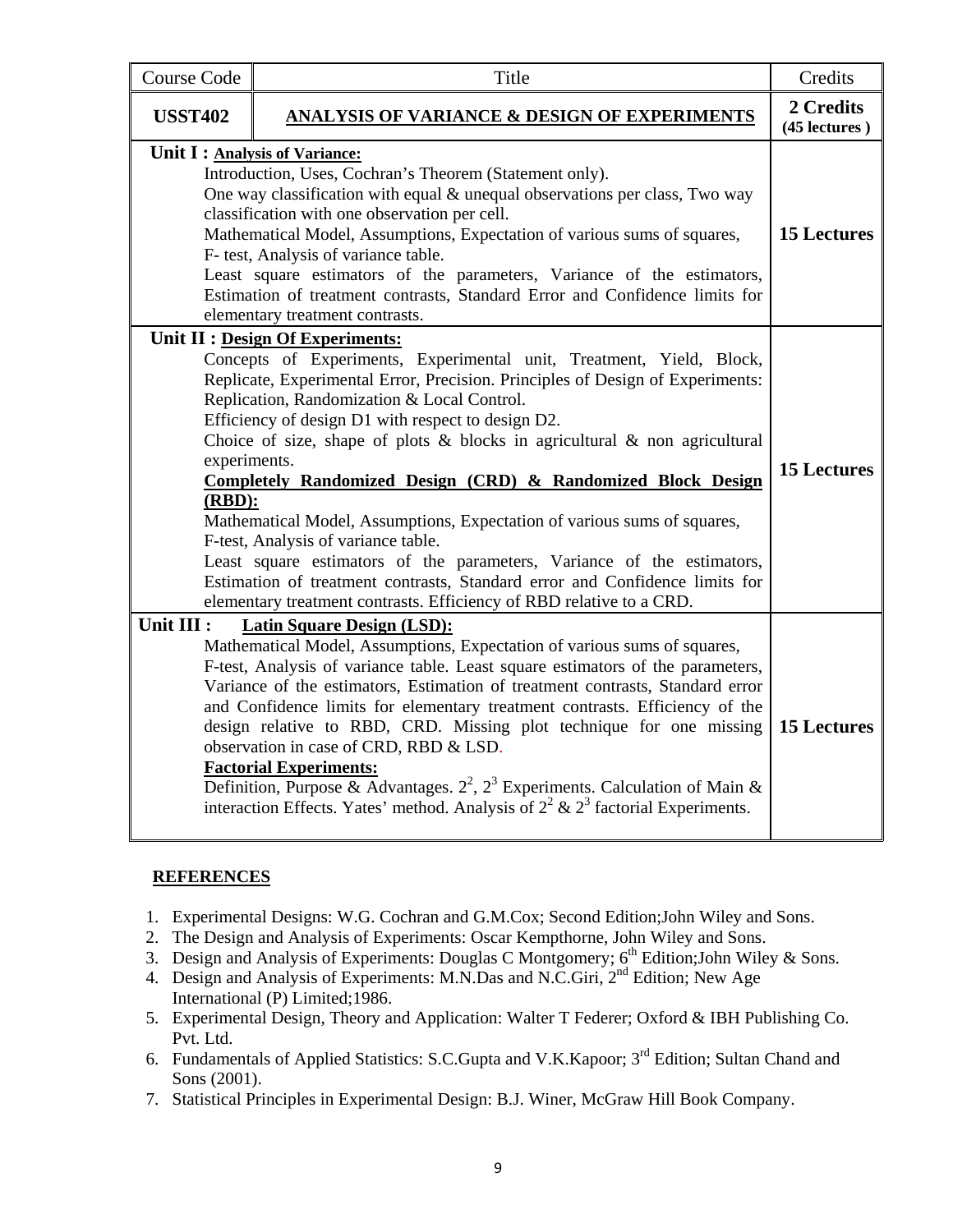| Course Code                                                                                                                                                                                                                                                                                                       | Title                                                                                                                                                                                                                                                                                                                  | Credits                    |
|-------------------------------------------------------------------------------------------------------------------------------------------------------------------------------------------------------------------------------------------------------------------------------------------------------------------|------------------------------------------------------------------------------------------------------------------------------------------------------------------------------------------------------------------------------------------------------------------------------------------------------------------------|----------------------------|
| <b>USST403</b>                                                                                                                                                                                                                                                                                                    | PROJECT MANAGEMENT AND INDUSTRIAL STATISTICS                                                                                                                                                                                                                                                                           | 2 Credits<br>(45 lectures) |
| Unit I: CPM and PERT:<br>Objective and Outline of the techniques. Diagrammatic representation of<br>activities in a project: Gantt Chart and Network Diagram. Slack time and Float<br>times. Determination of Critical path. Probability consideration in project<br>scheduling. Project cost analysis. Updating. |                                                                                                                                                                                                                                                                                                                        | <b>15 Lectures</b>         |
| Unit II : Control Charts :<br>Principles of control. Process quality control of attributes and variables.<br>$X$ , R, p, c, np charts, their uses. p-chart with variable sample size. Problems<br>involving setting up standards for future use.                                                                  |                                                                                                                                                                                                                                                                                                                        | <b>15 Lectures</b>         |
|                                                                                                                                                                                                                                                                                                                   | Unit III : Lot Acceptance Sampling Plans by Attributes:<br>Single Sampling Plans (without curtailment).<br>OC function and OC curves. AQL, LTPD, ASN, ATI, AOQ, Consumer's risk,<br>Producer's risk.<br>Double Sampling Plan (without curtailment).<br>OC function and OC curves.<br>Introduction to Six sigma limits. | <b>15 Lectures</b>         |

#### **REFERENCES**

- 1. Statistical Quality Control: E.L.Grant. 2nd edition, McGraw Hill, 1988.
- 2. Quality Control and Industrial Statistics: Duncan. 3<sup>rd</sup> edition, D.Taraporewala sons & company.
- 3. Quality Control: Theory and Applications: Bertrand L. Hansen, (1973),Prentice Hall of India Pvt. Ltd..
- 4. Quality Control: I.V. Burr, Mardekkar, New York, 1976.
- 5. PERT and CPM, Principles and Applications: Srinath. 2nd edition, East-west press Pvt. Ltd.
- 6. Operations Research: Kantiswaroop and Manmohan Gupta.  $4<sup>th</sup>$  Edition; S Chand & Sons.
- 7. Schaum Series book in O.R. Richard Broson. 2<sup>nd</sup> edition Tata Mcgraw Hill Publishing Company Ltd.
- 8. Operations Research: Methods and Problems: Maurice Sasieni, Arthur Yaspan and Lawrence Friedman, (1959), John Wiley & Sons.
- 9. Mathematical Models in Operations Research : J K Sharma, (1989), Tata McGraw Hill Publishing Company Ltd.
- 10. Operations Research: S.D.Sharma.11<sup>th</sup> edition, Kedar Nath Ram Nath & Company.
- 11. Operations Research: H. A.Taha., 6<sup>th</sup> edition, Prentice Hall of India.
- 12. Quantitative Techniques For Managerial Decisions: J.K.Sharma , (2001), MacMillan India Ltd.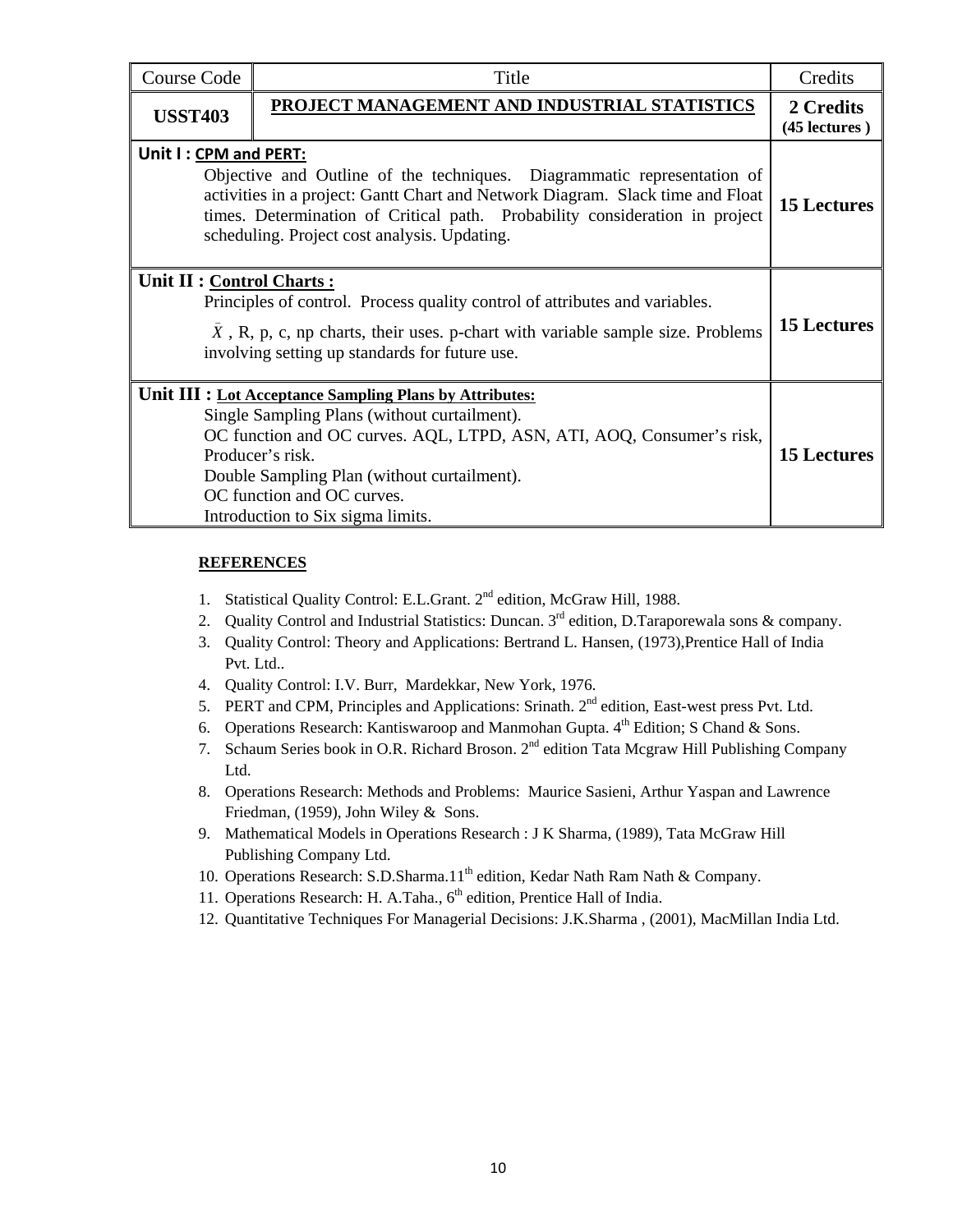# **DISTRIBUTION OF TOPICS FOR PRACTICALS**

### **SEMESTER-IV COURSE CODE USSTP4**

| Sr. No | <b>Semester IV. Course USSTP4(A)</b> |  |
|--------|--------------------------------------|--|
| 1      | Standard Continuous distributions.   |  |
| 2      | Normal Distribution.                 |  |
| 3      | Central Limit Theorem.               |  |
| 4      | Chi Square distribution.             |  |
| 5      | t distribution.                      |  |
| 6      | F distribution.                      |  |
|        | Application of R.                    |  |

| Sr. No | <b>Semester IV .Course USSTP4(B)</b>    |
|--------|-----------------------------------------|
| 1      | Analysis of Variance- One Way.          |
| 2      | Analysis of Variance- Two Way.          |
| 3      | Completely Randomized Design.           |
| 4      | Randomized Block Design.                |
| 5      | Latin Square Design.                    |
| 6      | Missing Observations in CRD, RBD & LSD. |
|        | Factorial Experiments.                  |

| Sr. No | Semester IV .Course USSTP4(C)                                       |
|--------|---------------------------------------------------------------------|
| 1      | CPM-PERT : Construction of Network.                                 |
| 2      | Finding Critical Path. Computing Probability of Project completion. |
| 3      | Project cost analysis.                                              |
| 4      | Updating.                                                           |
| 5      | Control Charts for attributes.                                      |
| 6      | Control Charts for variables.                                       |
| 7      | Acceptance Sampling Plans.                                          |